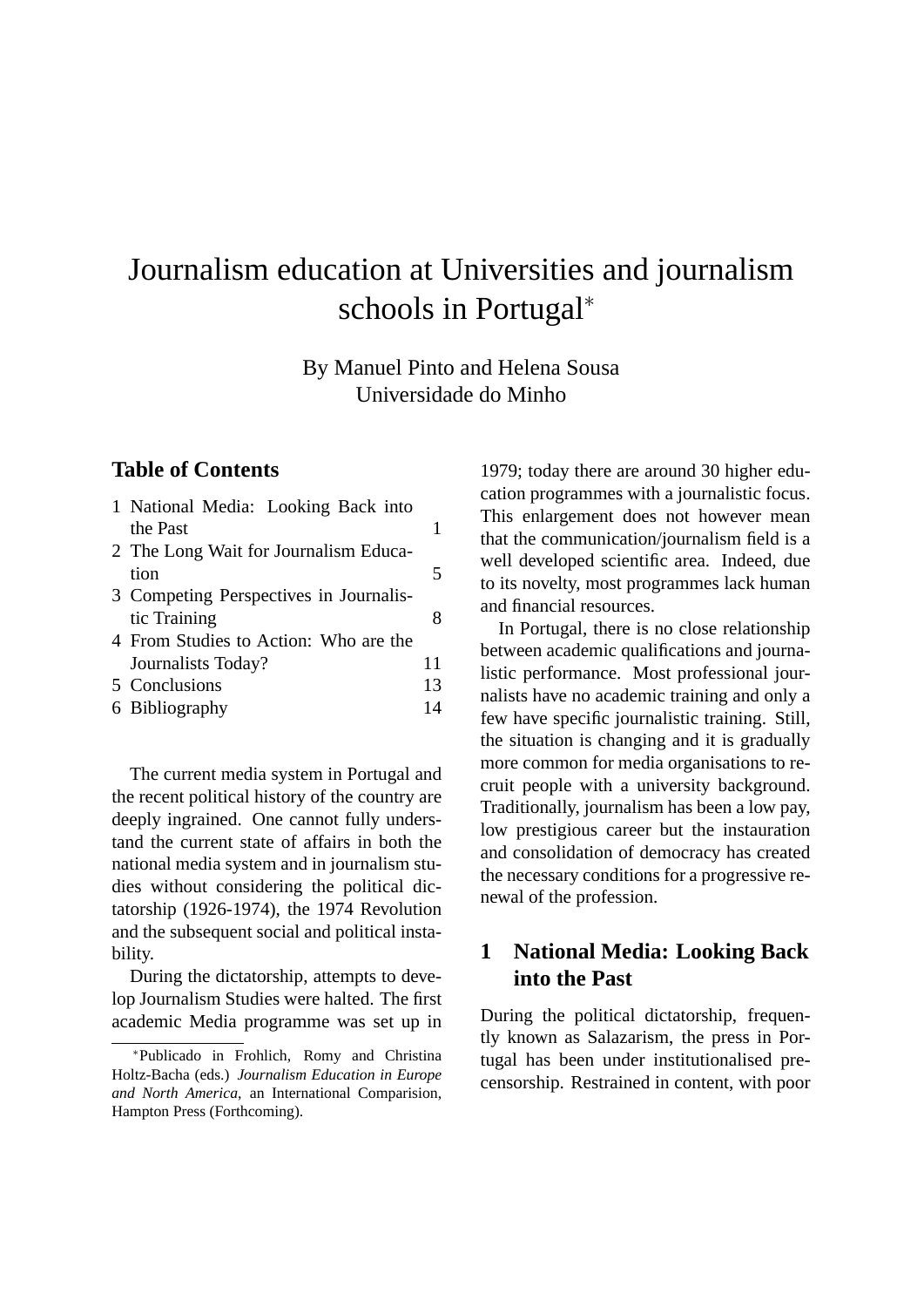distribution facilities and readership, $<sup>1</sup>$  $<sup>1</sup>$  $<sup>1</sup>$  the</sup> press lost its Republican<sup>[2](#page-1-1)</sup> vitality. Indeed, there was a steady decline in the regional press: 'from 210 papers in 1926, to 170 in 1933, 80 in 1944, and to a mere 17 by 1963' (Seaton and Pimlott, 1983:94). At that time, national press was virtually nonexistent. Most city newspapers were family businesses whilst in towns and villages papers were mainly controlled by the Catholic Church. The press was generally underfunded, with very low or non-existent profits .

In terms of the electronic media, the first relevant intervention by the Salazar regime was the creation of the government station *Emissora Nacional* (EN) (now called *Rádiodifusão Portuguesa* - RDP). EN resulted from the incorporation of almost all existing private stations and began transmitting regular broadcasts from Lisbon on short and medium wave on the 1st of August 1935. Nevertheless, due to the country's overall underdevelopment, 'it was not until 1955 that some 80 per cent of the population were technically capable of listening to radio broadcasts, and not until the second half of the 1960's that the country came anywhere near a full nation-wide coverage' (Optenhögel, 1986: 240).

Recognising the importance of the new medium, the Catholic Church - with a traditional involvement in the regional press - also set up its own radio station, *Rádio Renascença* (RR) which started broadcasting in 1937. *Rádio Renascença* and *Emissora Nacional* were clearly the most significant radio stations<sup>[3](#page-1-2)</sup> whose importance has grown not only during Salazism and Marcelism<sup>[4](#page-1-3)</sup> but after the 1974 revolution as well. The so-called radio oligopoly was only challenged in the 1980's with the explosion of illegal radio stations and with the subsequent attribution of frequencies to local and regional stations.

If Salazar did not oppose to the development of radio broadcasting, the same did not happen in relation to television. 'Salazar felt at ease with radio but deeply mistrus-ted television' (Louro, interview<sup>[5](#page-1-4)</sup>:12.01.95). Although television was set up - in the mid-1950's - by a more liberal faction of the Salazar regime, the same repressive mechanisms applied to television as to any other medium.

After the 1974 coup d'etat, the media endured major convulsions. Pre-censorship was immediately abolished whilst a ferocious confrontation for the control of the most important media had just started. Very different factions co-existed within the so-called 'winners' of the revolution. No consensus would be easily achieved as to what role the media should play in a post-dictatorial society and a chaotic situation could hardly have been avoided.

<span id="page-1-0"></span><sup>&</sup>lt;sup>1</sup> Illiteracy figures throughout Salazarism:

<sup>1930 - 61.8%</sup> of the population over 7 years old.

<sup>1940 - 49.0%</sup>

<sup>1950 - 40.4%</sup>

<sup>1960 - 31.1% (</sup>Serrão e Marques (1992), Vol. XII:476). Currently, 10% of the population is still illiterate.

<span id="page-1-1"></span><sup>2</sup>The Monarchy was abolished in 1910 and from then on up until the implementation of the dictatorship, the press was quite diversified and free.

<span id="page-1-2"></span><sup>&</sup>lt;sup>3</sup>In addition to RR and EN, there were a few local radio stations and *Rádio Club Português*, a radio station owned by the Botelho Moniz family, a traditional ally of Salazar and Marcello.

<span id="page-1-3"></span><sup>4</sup>When Salazar became ill in 1968, Marcello Caetano took power but the regime would not last for much longer.

<span id="page-1-4"></span><sup>5</sup>Soares Louro was formally chairman of both *Rádiotelevisão Portuguesa* and *Rádiodifusão Portuguesa*, and is a long-standing member of the Socialist Party.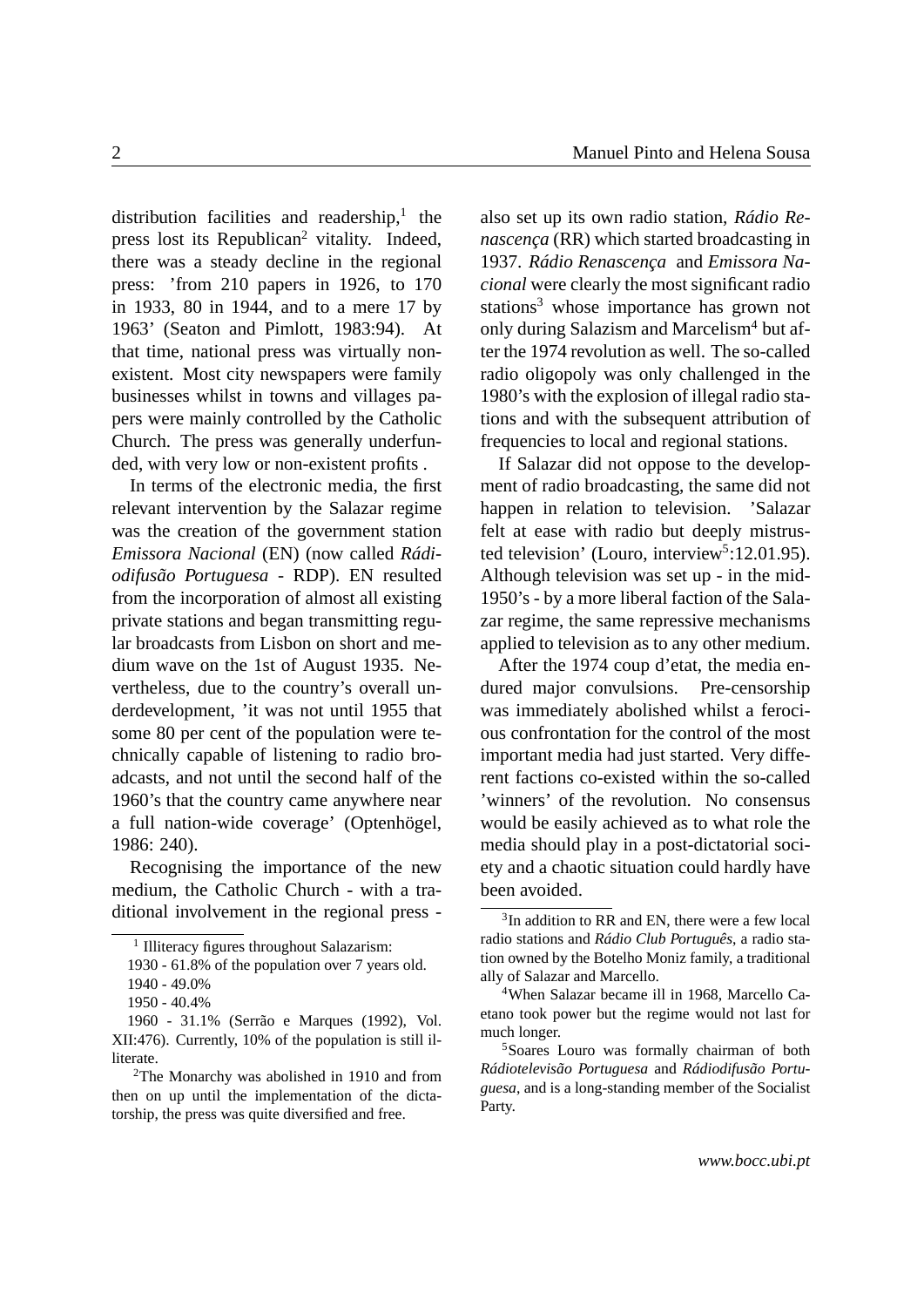Arguably because of the dangerous 'reactionary forces', leftist elements within the *Movimento das Forças Armadas* (MFA) contended that the media would have to be controlled during the revolutionary period. There was a clear contradiction in the MFA programme which contemplated both the 'abolishment of censorship and previous examination' and the creation of an 'ad hoc committee to control the press, radio, television, theatre and cinema' in order to 'safeguard military secrets and to prevent disturbances which could be provoked in public opinion by ideological aggressions from the most reactionary sections of society' (quoted in Bruneau and MacLeod, 1986: 165-166).

This ad hoc committee transformed itself enormously, according to which faction was more powerful within the MFA movement and within the *Junta de Salvação Nacional.* First, radical leftist media were censored but, with the removal of the more conservative General Spínola, after the 28th of September crisis, the leftist wing gained progressive strength and the ad hoc Committee concentrated its activity among the rightist/conservative press. From the 6th of September 1974 to the 28th of February 1975, 28 publications were suspended whose majority was close to the Catholic Church (Mesquita:1988:89).

The battle for media control right after the revolution and, particularly, after the 28th of September, was far from being fought only within the ad hoc Committee which had powers to suspend and punish newspapers which were out of the leftist 'revolutionary' line. Elements close to the MFA movement were appointed to leading posts both in radio and television. By early 1975, the panorama in the electronic media was percei-

*www.bocc.ubi.pt*

ved as being chaotic. This highly volatile situation got even worse with the installation of the communist provisional governments of Vasco Gonçalves, after the 11th of March coup.

During this revolutionary period, the press which was still in private hands was 'transferred' to public ownership. Important sectors of the economy such as banking and insurance were nationalised. Because many leading newspapers were owned by strong economic groups and banks, they became state property. 'From the important dailies, only the *República* in Lisbon and *O Primeiro de Janeiro*, in Oporto remained in private hands' (Mesquita et al., 1994:368). The nationalisation of the press was never explained as a political option. 'It was presented as an indirect consequence of the nationalisation of the banking sector' (Mesquita et al., 1994:368). But behind this option was clearly the will to control what was left out of government's direct influence. Significantly, the nationalisation process was not reversed with the removal of the communist prime minister, Vasco Gonçalves, in November 1975.

What is remarkable about the media development in Portugal is that laws drawn up during an exceptional period shaped the media until the 1980's. This aspect suggests that the authoritarian nature of the provisional leftist governments suited the newly created democrats. Despite the 1976 Constitution, with its impressive display of civil liberties, no elected government was prepared to grant freedom to the press. Generally, following the political measures introduced during the revolutionary period, politicians from all affiliations have not openly designed media policies but have merely taken the necessary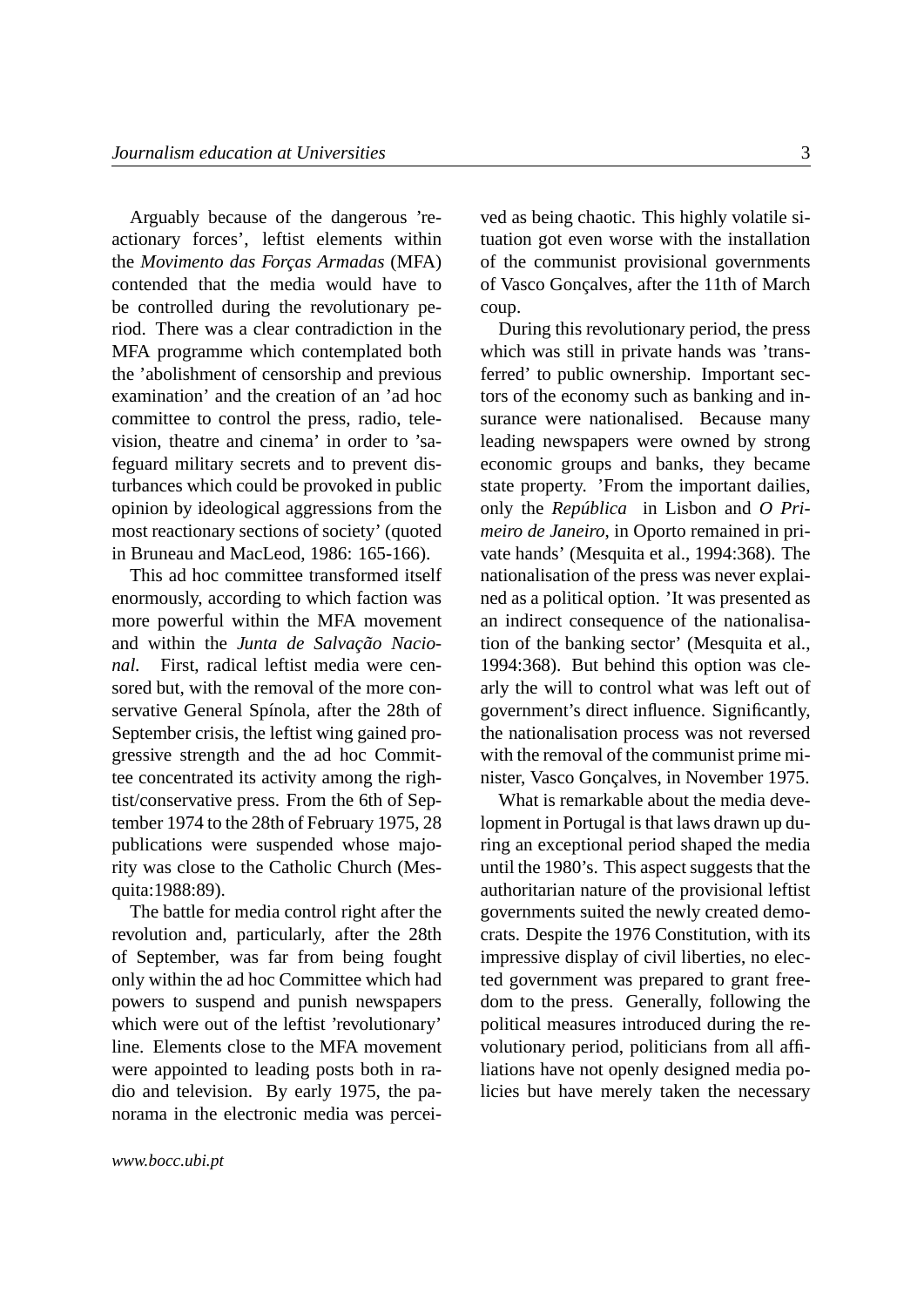steps to ensure that the nationalised media would be favourable to those in power.

Given the nature of political, economic and technological developments in the mid-1980's, changes in the national media were bound to happen. At a regional level, the European Union was developing its policies for telecommunications and television broadcasting. Conservative governments in the UK, Germany and France (not to mention the US) persuasively argued for liberalisation of markets and privatisation of state property; and last but certainly not least, important technological advances - mainly the development of satellite and optic fibre and the subsequent convergence of distribution technologies - had enormous implications. The proliferation of European satellite TV channels, for instance, started being used as an argument against the national *Rádiotelevisão* (RTP) monopoly. RTP's critics argued that, once one could receive international private TV channels, there was no reason why one should not have national private channels.

At a national level, important changes were also taking place. Up to the mid-1980's, the political instability in the country was so acute that any comprehensive set of political decisions was hard, if not impossible, to implement. In 1987, one year after Portugal joined the EEC, the first majority government was elected since the 1974 revolution. At that time, the country's economy was booming that being the main reason for a substantial rise in advertising revenue which had increased, in total, from around £52 million in 1986 to around £400

million in 1994.<sup>[6](#page-3-0)</sup> In this economic circumstances, relatively unconstrained newspapers such as *O Independente* and *Público* were set up and their existence seriously impaired the government's ability to suppress politically damaging material. In addition, the climate of opinion was turning against the concentration of the media in the state's hands. The Cavaco Silva's government itself believed that if Portugal was to be seen as a truly European partner, changes in the economy, and consequently in the media market, had to be introduced. A pro-business approach was taken and the liberalisation of the media market and privatisation of a substantial share of state media was imminent.

In this context, the two Cavaco Silva's majority governments<sup>[7](#page-3-1)</sup> undertook the most comprehensive changes in the media system since 1974-75. The first set of measures directly related to the structure of the media concerned the re-organisation of the radio broadcasting sector. By mid-1980's there were so may illegal radio stations operating that the government could no longer ignore that reality. Nevertheless, it was only in 1989 that 310 local frequencies were allocated. In the following year, two regional frequencies were attributed: one went to *Rádio Press*, part of the Lusomundo group and the other to *Correia da Manhã Rádio* which belonged to the Carlos Barbosa group.

In 1991, the two most important state ow-

<span id="page-3-0"></span> $6$  These figures were estimated, utilising data from Sabatina and the opinion of several experts in the field.

<span id="page-3-1"></span><sup>7</sup>The first majority government since 1974 ran the country between 1987 to 1991; the second majority government was in power from 1991 to 1995 (these were respectively the XI and XII Constitutional governments).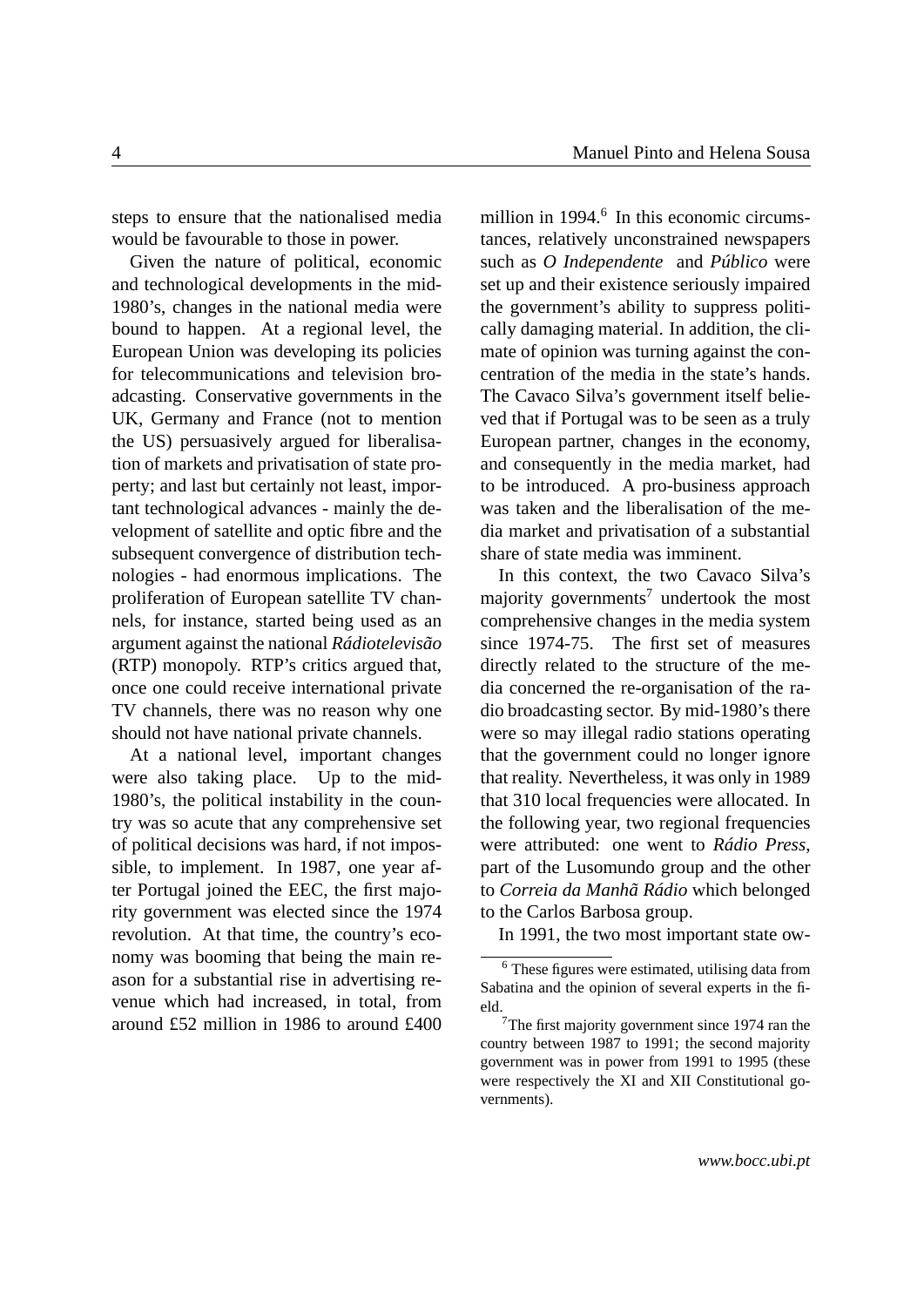ned newspapers were privatised. The government had been following a wide privatisation programme and there were no grounds to justify the maintenance of *Jornal de Notícias* and *Diário de Notícias* under state control. The government was in a dilemma between its interest in controlling those newspapers and the ideological and political belief in privatisation. In a controversial process, both were bought by *Lusomundo*, one of the most important multimedia groups in Portugal, perceived - at the time - as having close links with the government.

The opening up of TV channels to private ownership has been on the political agenda throughout the 1980's but it was materialised in 1992/93. Three candidates bided for the two TV national channels which would be set up to add to the existing ones: RTP1 and RTP2. One channel was granted to Sociedade *Independente de Comunicação* (SIC), a company led by the former prime minister, Pinto Balsemão, an historic member of the Social Democrat Party (in power at the time); the other channel was attributed to *Televisão Independente* (TVI), a company made up of entities and individuals close to the Catholic Church.

Currently Portugal has four national terrestrial TV channels: two private/commercial channels and two public service channels. In addition to terrestrial television, throughout the 1980's the most well-off were able to receive dozens of foreign television channels mainly from Eutelsat and Astra satellites. Cable TV is a more recent development. The first licenses were attributed by the government in 1995. Several companies are now operating in the most affluent urban areas of the country. It is estimated that around 200 thousand households are connected to cable networks (*Expresso*, 13th June 1997).

Both the radio broadcasting sub-system and the press are far more diversified than television broadcasting. With the exception of small local radios and local/regional newspapers, the media in Portugal are in the hands of so-called multi-media groups (v. *Diário de Notícias,* 13th April 1996). The state itself owns, in addition to RTP and RDP, a number of magazines and 50% of the unique national news agency, LUSA. The Catholic Church is a major player in the media scene. *Rádio Renascença* is the most popular national radio and the Church owns more than 600 publications. Besides the state and the Church, the most important multi-media actors are: Impalagest, Lusomundo, Presslivre, Impresa and Público/Sonae.

## <span id="page-4-0"></span>**2 The Long Wait for Journalism Education**

If there is a close relationship between the overall media system in Portugal and the political/historical development in the country, this connection is particularly obvious in the way journalism education has developed. Indeed, the political dictatorship has had a strong negative influence in the cultural arena in general and in education in particular.

In cultural terms, the Salazar regime was dominated by an elite who believed that people should be educated to be passive and non-participatory in political life. The authoritarian and centralist regime did not favour the development of Social Sciences and Humanities in the country. People was to be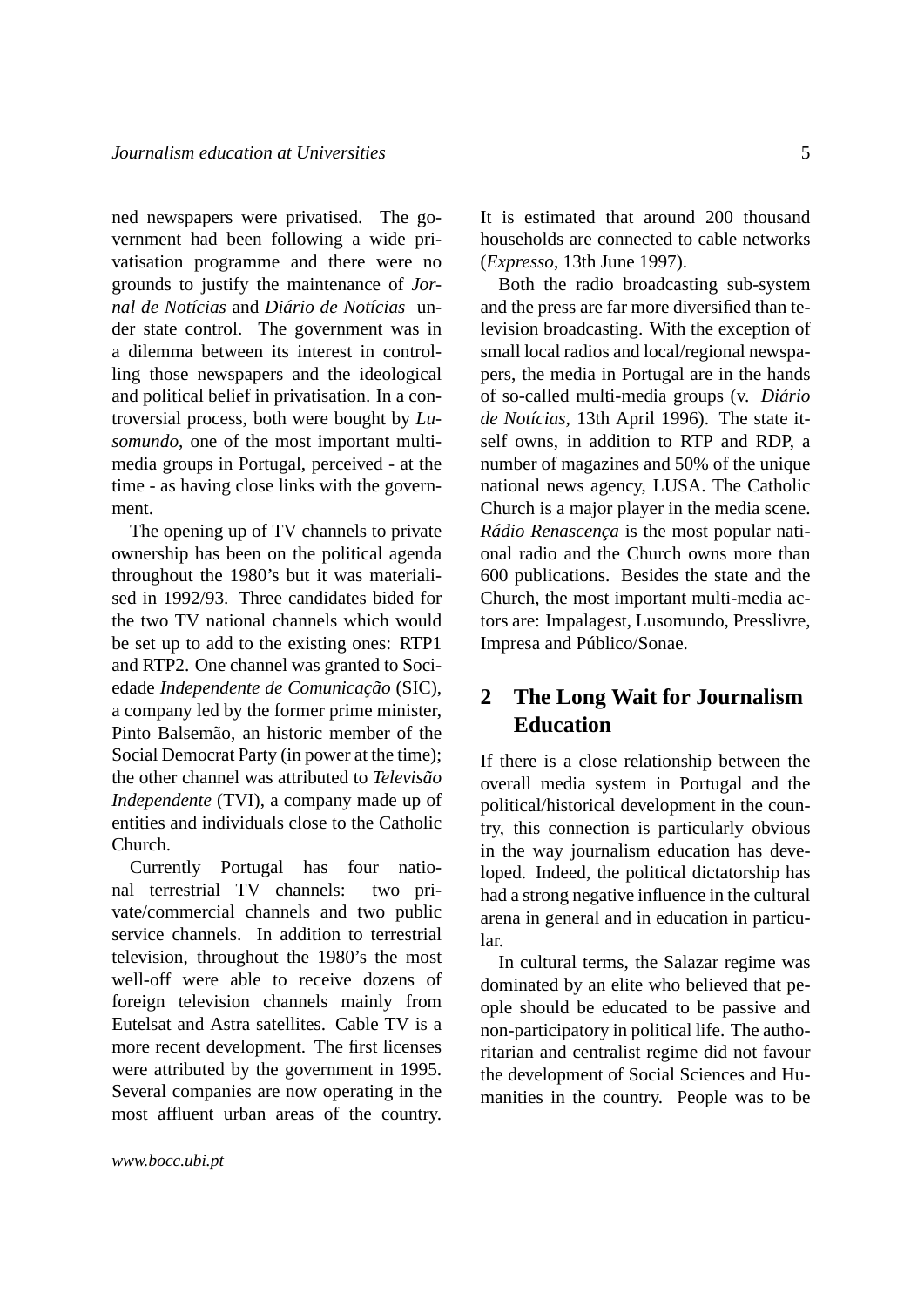indoctrinated by the cultural/political elites, led by Salazar. 'Due to the lack of equilibrium in the human spirit, order is not spontaneous; someone must command for the benefit of all' (Salazar, 1945:138). In these circumstances, there was not no point in providing journalists with superior education or professional training which could bring them public recognition and/or intellectual tools that might put at stake the ideological apparatus of the regime.

Interestingly enough, decades before the implementation of the dictatorship, in 1898, Lisbon hosted the 5th International Press Conference and one of the resolutions was precisely the recognition that journalism schools had to be set up. Still, according to the available data, $8$  it was only in 1940 that a first attempt in terms of journalistic training was made by the National Journalists' Union (*Sindicato Nacional dos Jornalistas*). The Union was set up in 1934 and its first president, António Ferro, later became the Head of the Government's Propaganda Department.

The Journalists Union' project was a twoyear course that could be attended by candidates to the profession with a minimum of nine years of schooling (four years of elementary school and five years of secondary grade school) or to journalists working in a company for at least one year. The studies plan included theoretical matters in the journalistic area and practical journalistic exercises. Although this project was fully developed and the programme had actually been scheduled, it never materialised. 'The programme did not get the indispensable official support', states the Journalists' Union bulletin (November, 1968,  $n^{\circ}$  8).

Both the objectives and the content of this training programme were novelties which were possibly seen as a danger for a regime concerned in maintaining the status quo. Furthermore, the lecturers invited by the Union to teach the different study areas were not all devoted supporters of the regime. Some, such as Marcello Caetano, certainly were but others, such as the priest Abel Varzim, clearly diverged from the regime's views. This diversity certainly compromised the viability of the programme. In 1942, in a veiled criticism, the journalist Luis Quadros wrote: 'whilst the Portuguese mental aristocracy has been dignifying the liberal professions (...) conferring them academic degrees, the most delicate activity in a nation - the orientation of the public opinion - has been devoted to an incomprehensible ostracism' (quoted in Marcos, 1986:282).

Apart from the regime's lack of interest in the development of journalism studies, a considerable number of journalists did not recognise their training as a priority. As a prestigious journalist put it: ' the newcomers were instructed not to become professionals but to follow the rules of the book' (quoted in Correia, 1995a). Still, the Union continued voicing the need to train its members. In 1967, for example, the Union's bulletin *Jornalismo* published several articles about the importance of journalistic training in the country.

In 1970, with Marcello Caetano already in power, the Journalists' Union presented another consistent proposal. At that time, there was a belief that the regime would open up and therefore this would proba-

<span id="page-5-0"></span><sup>&</sup>lt;sup>8</sup>The information about the topic is scarce because historical research about the media and journalism is just starting.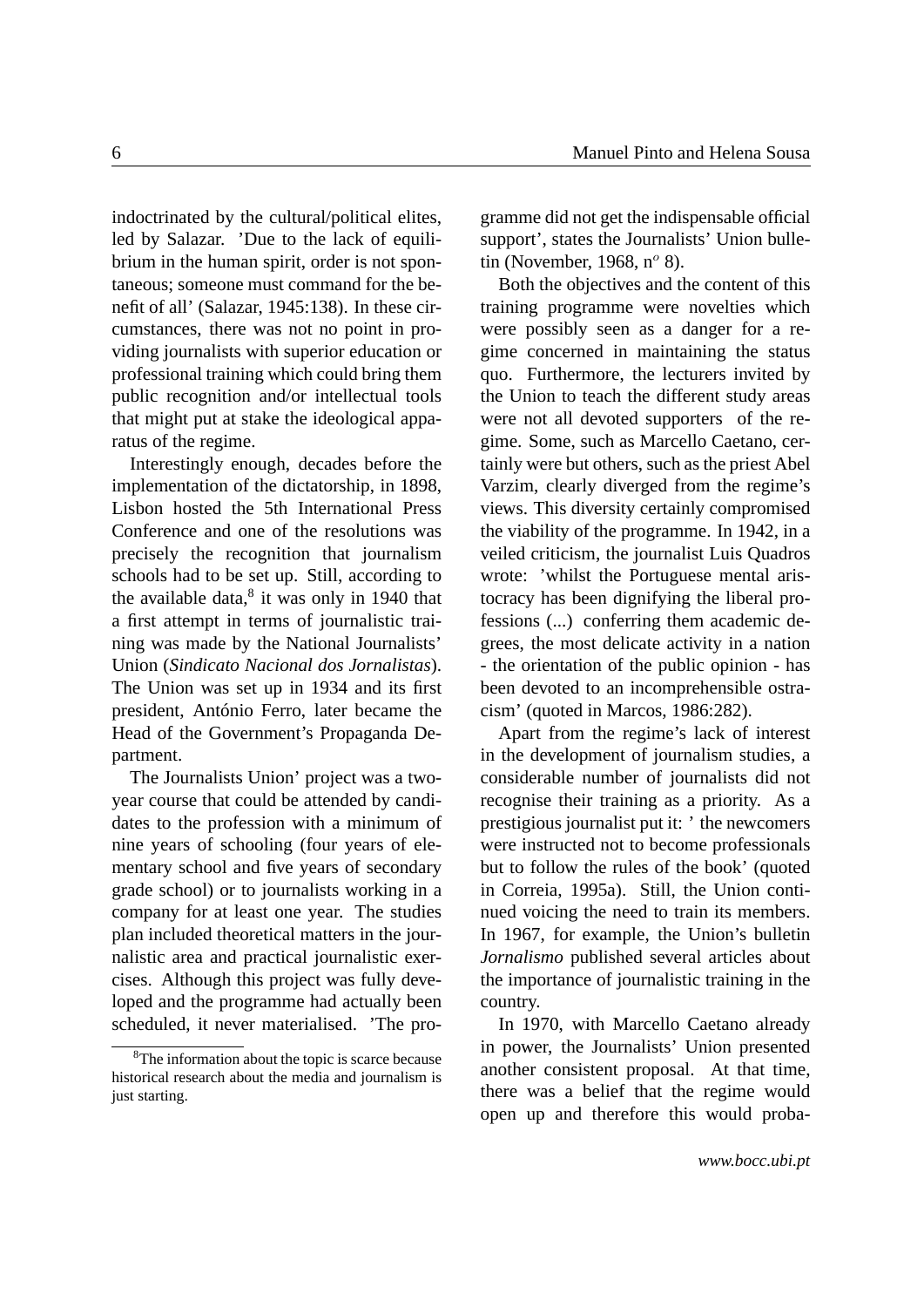bly be good timing for another attempt. A new union leadership - relatively independent from the political establishment - set up a commission whose task was to develop a project of superior studies in journalism. This commission brought together prestigious journalists in the country and professionals with journalism degrees from foreign universities.<sup>[9](#page-6-0)</sup>

This new project, approved by the Union's General Assembly in late 1970, contemplated a five-year programme with theoretical and practical courses lasting 24 hours per week. Overall, there were predicted 60 semestral courses distributed in the following manner: in the first three years, the students would have general Social Sciences studies (e.g. History, Languages and Literature, Political Science, Economy, Public Opinion, etc.); during the last two years, the focus would be on journalistic/communications topics. It is interesting to note that this programme included highly sensitive courses such as Contemporary History and Research Methods in Journalism and Social Sciences.

At that time, there were high hopes about the future of this graduate programme. On the one hand, the regime was preparing a wide educational reform, led by the Education Minister, Veiga Simão; on the other hand, the Union's project, submitted to the government, was the result of deep research and prolific dialogue amongst a great number of actors. It was believed that the conditions had been met to initiate journalism studies in Portugal. But once again politics determined otherwise.

According to the then President of the Journalists' Union, Silva Costa, the programme did not receive the go ahead because too many people were interested in the tutelage of journalism studies (Costa, 1983). At least three government departments were said to be interested in 'supervising' this initiative: **the Education Ministry,** the Corporations' Ministry and **the Media** Office. This reveals not only political fights within the government but also its inability to solve internal contradictions.

Another factor which might have influenced the halting of this project was the parallel development of another journalism education project in the private sector. An important economic group, *Grupo Quina* - with interest in the media and owning the newspapers *Diário Popular* and *Record,* and the magazine *Rádio-Televisão* - decided to set up a Superior School for Media Studies, the *Escola Superior de Meios de Comunicação Social*. This potential link between the interests of this economic group and the failure of the Union's project has yet to be researched. In any case, neither the Journalists' Union nor the government were the architects and founders of the first journalism programme in the country. It was the *Quina* group that, in 1973, laid the foundation of superior studies of journalism in the country. However, this programme would not last long because the economic private groups close to the authoritarian regime were dismantled right after the 1974 Revolution and the journalism programme of the *Escola Superior de Meios de*

<span id="page-6-0"></span><sup>&</sup>lt;sup>9</sup>The foreign universities 'represented' in this commission were: the Superior School of Journalism of Lille, the French Press Institute (University of Paris), the Journalism School of Madrid University, the Journalism School of Navarra University (Spain) and the International University Pro Deo (Rome). Important names, in the journalism scene, were associated to this project: Silva Costa, António Reis, Cáceres Monteiro, Oliveira Figueiredo, Jacinto Baptista, among others.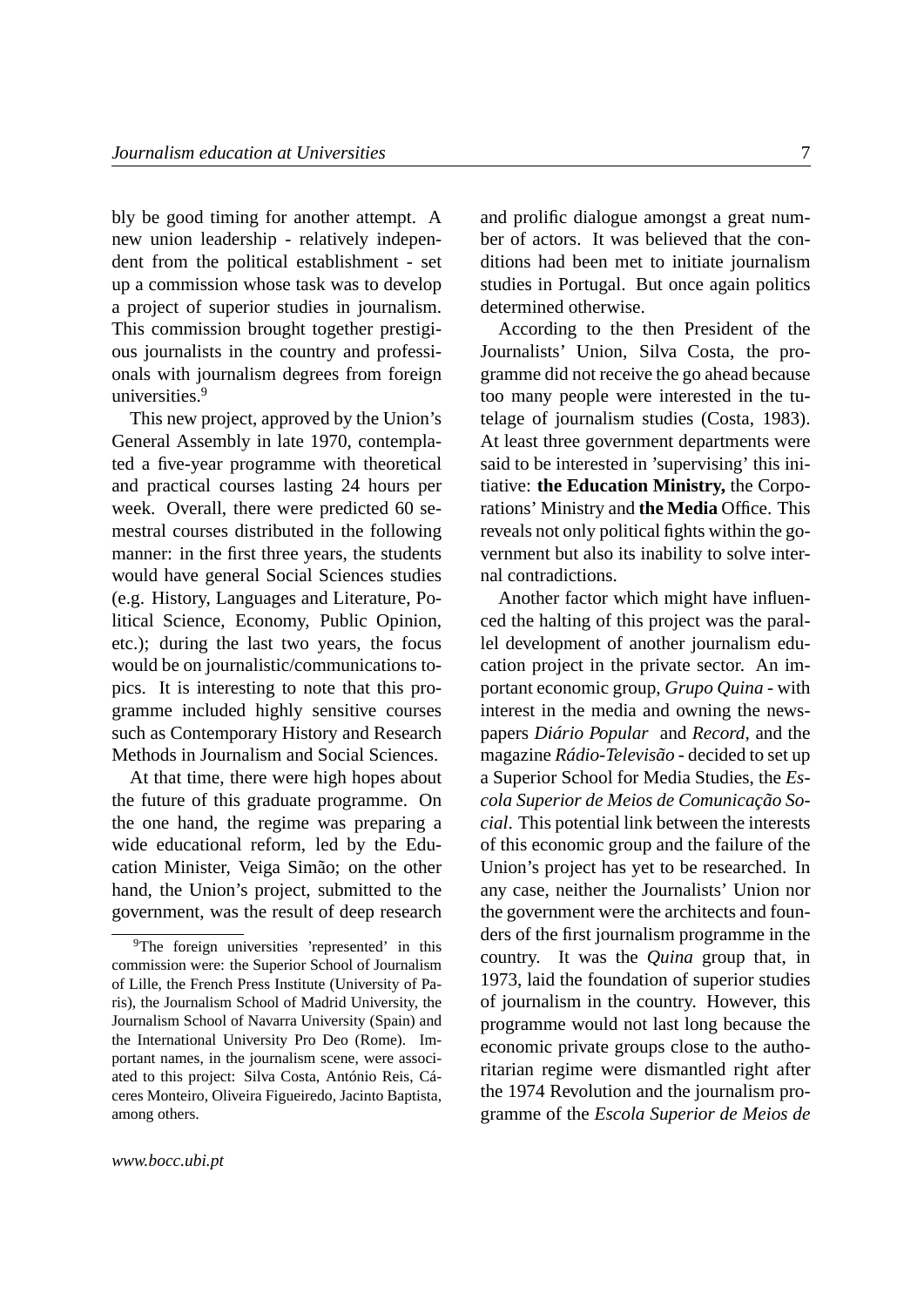*Comunicação Social* was closed down as a result. A very small number of current professional journalists have been trained in this school.

Considering what has been said so far, it is quite clear that it was mainly amongst the Journalist's Union members that the need for academic training has been felt and has consolidated throughout the years. Even if the initiatives were unsuccessful, the union made an effort to develop journalism studies. For political reasons, the government and the academia did not take any initiative in this study-area.

Indeed, higher education was far from a priority to the regime. From 1927 up until the Veiga Simão reform, in 1973, higher education did not get any serious attention (Carreira, 1996a). The regime was particularly concerned with making of primary education an privileged space for political/religious indoctrination. As minister Carneiro Pacheco would put it in 1937, it was less relevant to 'teach the alphabet' than to 'model souls' (quoted in Carreira, 1996b:14).

The university population was therefore very small. In 1960, for example, amongst the 18 to 22 years old group, only 3,9% were attending university. When the 1974 Revolution took place the percentage was still around  $10\%$  $10\%$  (Carreira, 1996a).<sup>10</sup> It is also relevant to our case the fact that, in 1960, among the entire university population, only 6,4% were studying Social Sciences. In 1970, this figured augmented to 11% and after the Revolution it has been around 20% (Carreira, 1996a).

After the revolution, important changes took place in the academic world. More students were allowed to enter higher education and new programmes were developed. Once the previous regime was so opposing towards the expansion of Social Sciences, the new democratic regime, despite the initial instability, has certainly created the necessary conditions for a fresher approach towards various study-areas, namely journalism. The implementation and development of journalism degrees was made possible by a new political and social climate.

# <span id="page-7-0"></span>**3 Competing Perspectives in Journalistic Training**

In 1979, five years after the Revolution, the first university Communication programme in the country was set up. The initiative was taken by the Faculty of Human Sciences of the *Universidade Nova de Lisboa*. Duarte Adriano Rodrigues, who got his Ph.D. in the Catholic University of Lovain (Belgium), developed the programme and became the Head of the Communication Department. In the same drift, other Communication programmes were developed in the *Universidade da Beira Interior* and in the *Universidade do Minho*.

Rodrigues (1985) explains the philosophy behind the programme structure as such:

• students have to have a philosophical background which helps them understanding the historical trends and contradictions;

<span id="page-7-1"></span><sup>10</sup>Percentage of population in higher education in the 18-22 year old population:

<sup>1960 - 3,9%</sup>

<sup>1970 - 8,5%</sup>

<sup>1980 - 11.7%</sup>

<sup>1990 - 23,0%</sup>

Source: Official data quoted in Carreira, 1996a.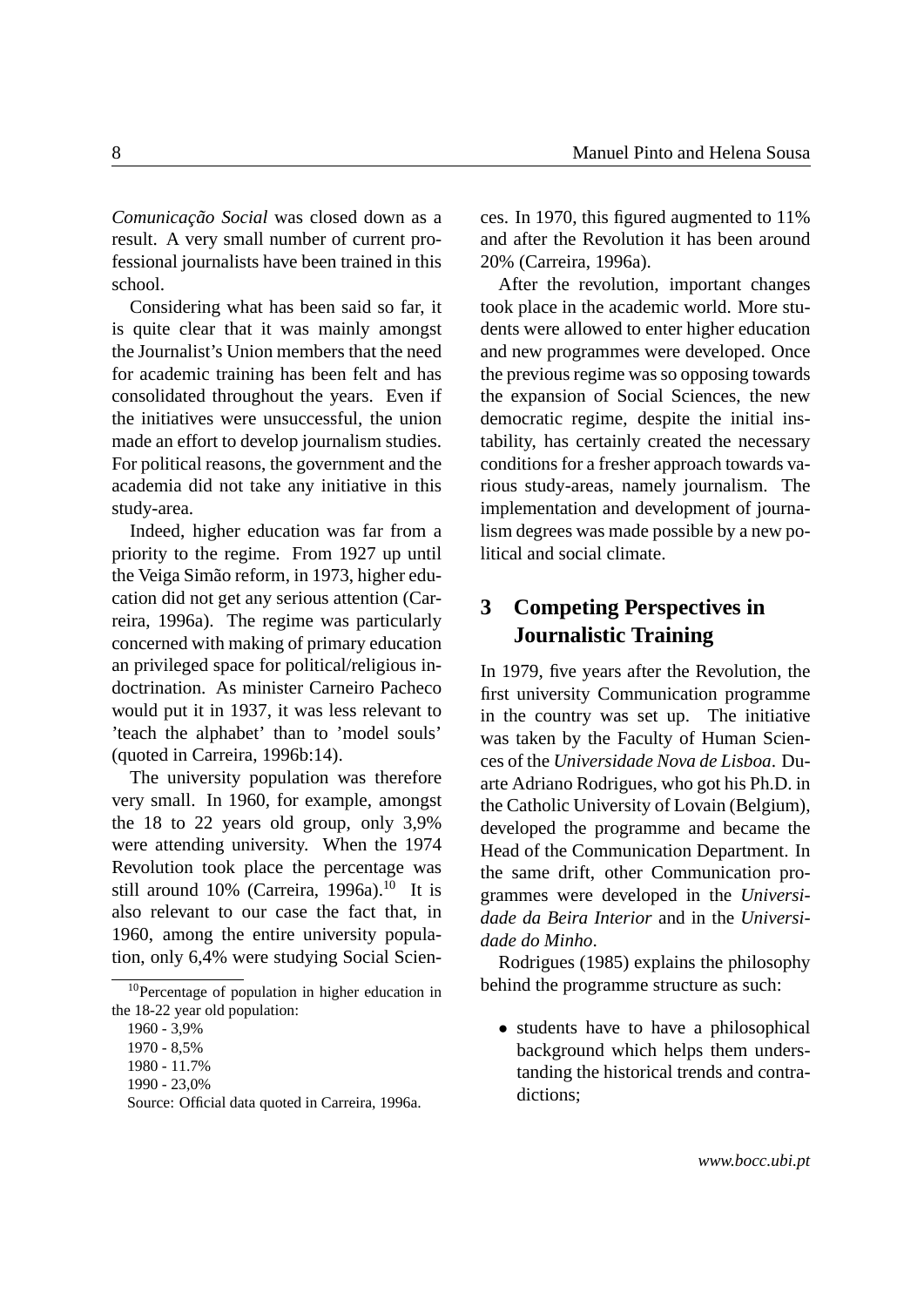- a special attention should be given to language sciences in order to prevent journalists from being manipulated;
- a sociological and political knowledge is needed so that journalists can understand their strategic role in the social/political arena and the conflicting interests they will have to deal with;
- technical expertise should go well beyond the mere handling of tools; it should provide means to understand its limits and possibilities (for more, see Rodrigues and Miranda, 1989).

This university project has a strong theoretical basis. The emphasis is clearly on broad communications issues rather than specific communication areas such as journalism, advertising or public relations. It might therefore be argued that in the early beginnings of communication higher education, technical expertise was not on the top of the university programmes' agenda.

In the communication field, the gap between university education (generally with a theoretical basis) and polytechnic education (mainly concerned with practice) became increasingly evident. In fact, these two perspectives about the education of media professionals can be identified since conditions were met for public debate. Obviously a yielding discussion had not been possible before the 1974 coup d'etat and immediately after the revolution there was still a highly volatile political climate. Therefore, only a few years later these two viewpoints became clear and started producing different initiatives.

In parallel with university projects, more technical ones were also being developed. In

1983, the *Centro de Formação de Jornalistas* (CFJ) was set up in Oporto and two years later this centre produced a Polytechnic school, the *Escola Superior de Jornalismo* (ESJ). The ESJ results from combined efforts of a group of journalists and a group of professors from Oporto University, *Universidade do Porto*. With the outgrowth of ESJ, CFJ redefined its role, being now mostly concerned with career development of professional journalists whilst ESJ provides mostly academic degrees to young candidates to the profession.

In 1986, in the same line of thought and action, it was founded in Lisbon the *Centro Protocolar de Formação de Jornalistas* (CENJOR). This centre which might be seen as a replica of CFJ results from combined efforts from the government (namely the Employment and Career Development Agency and the Media Office) from the Journalists' Union and from Press owners associations. Currently, CENJOR is developing specific programmes for professional journalists and is giving special attention to local and regional media professionals.

The work developed by CFJ and CEN-JOR, with a greater technical emphasis, has evolved in tandem with university Journalism education. If, in the early 1980's, the university Communication/Journalism programmes were indeed very  $f_{\text{ew}}^{11}$  $f_{\text{ew}}^{11}$  $f_{\text{ew}}^{11}$  things have changed dramatically in the second half of the 1980's. Mário Mesquita, a former journalist and prestigious journalism professor has ironically called this phenomenon the 'the miracle of multiplication' (1995a).

<span id="page-8-0"></span> $11$ The first one was, as we have seen, set up by the *Universidade Nova de Lisboa*, in 1979 and the second one was set up in 1980 by the *Universidade Técnica de Lisboa*.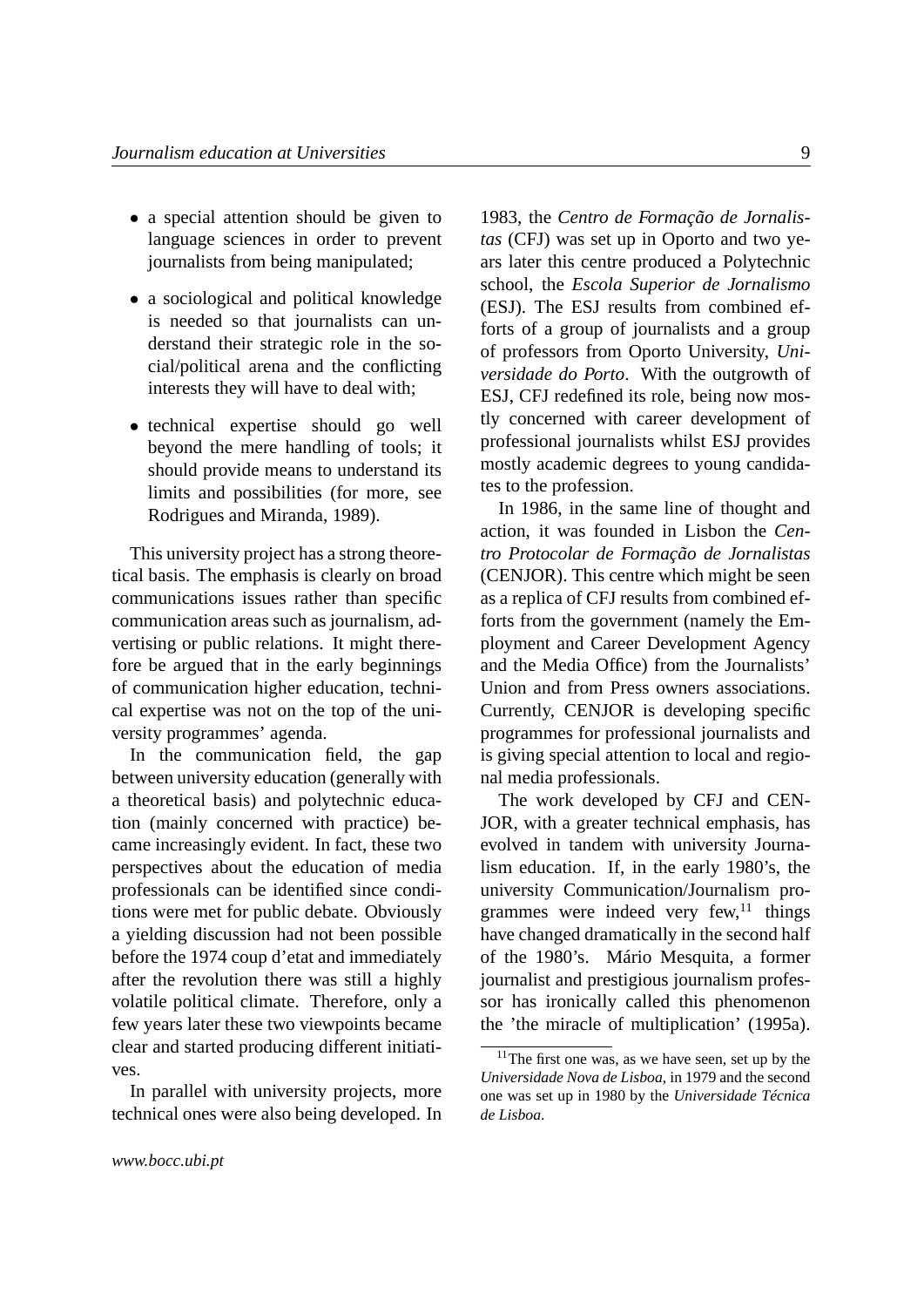Currently there are 27 higher education programmes with a focus on journalism issues, even if their denominations vary from 'Communication' to 'Journalism'. Another 30 university programmes are related to communications but do not have predominately a journalistic focus. Typically, these degrees are called 'Public Relations', 'Entrepreneurial Communications', 'Advertising', 'Institutional Communications', among others.[12](#page-9-0)

This expansion can only be understood within the overall expansion of superior education in Portugal in recent years. The growth has been particularly significant in the private sector as the public sector, although growing considerably, could not absorb a great number of candidates to higher education. Under pressure, the government has facilitated the creation of private universities and schools mainly in areas with few laboratorial needs such as Social Sciences. Being now relatively easy to set up a media programme and considering the 'media-chic' phenomenon, there is a risk that a par with the multiplication of programmes, there is also the 'multiplication of fraud' (Mesquita, 1995a). In general, most communication programmes in the country have very limited financial and human resources.

Despite the great number and diversity of university programmes and the increasing number of students looking for a journalistic job, it should be noted that there is only one university degree specifically called 'Journalism'. This programme started in 1993 in the *Universidade de Coimbra* and is led by Mário Mesquita who, in addition

to his long journalistic career, lectured journalism in a Polytechnic School (*Escola Superior de Journalismo*) and in a University (*Universidade Nova de Lisboa*). This is the only programme in the country with a specific focus on journalism, although Mesquita does not see 'Journalism Studies' in a narrow perspective of professional/technical expertise, apart from critical analysis and research (1985d:11).

The increasing number of university programmes does necessarily mean that there has been an increasing number of communication/journalism students. Currently, it is estimated that 500 per year start their academic career in the public sector and one thousand per year initiate their studies in private universities and schools. Obviously, not all students finish their courses and not all try to enter into the journalistic job market but competition for a place in newsrooms is already fierce.

So far, it has not been possible to overcome the dichotomy between practice and theory. There are still strong controversies about the best way to prepare journalists. On the one hand, there is an ongoing debate about newsroom practice and technical programmes versus Media/Journalism higher education. A considerable number of professional journalism still believe that one becomes a journalist in the newsrooms and do not trust journalism schools. On the other hand, there is - within higher education a somehow adversarial relationship between university and polytechnic programmes. In general, universities believe that polytechnic schools have been proliferating for political rather than academic reasons and that these schools have been set up in a light-hearted way.

<span id="page-9-0"></span> $12$ These figures were advanced by Mário Mesquita in a Public Debate about Journalism Education in Portugal, *Auditório da Reitoria da Universidade do Porto*, 18 October 1997.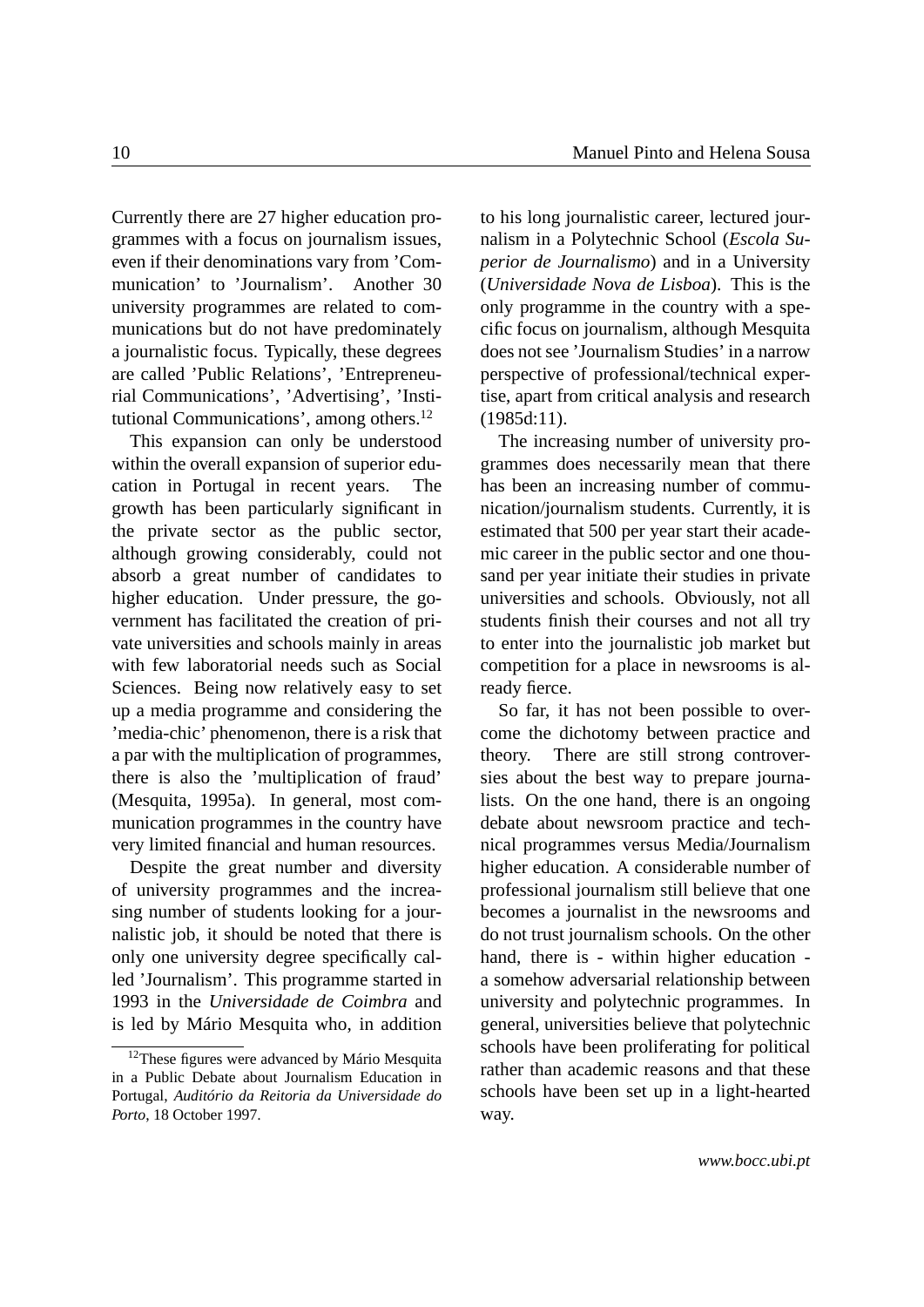In time, the development and consolidation of the field will bring some consensus around a number of issues which are still highly polemical. In countries with well developed journalism studies, few argue that higher education is not desirable for a professional journalist, and probably few argue that a synthesis between a strong theoretical basis and technical expertise should not be attempted in an academic journalism programme. Still, it is feasible that there will always be space for more career-oriented programmes, with a strong connection to the professional world, and for research-oriented programmes, particularly concerned with critical analysis of the journalistic profession.

The novelty of journalism as a studyarea in Portugal has naturally consequences in terms of post-graduate studies. Before the mid-1980's there were virtually no postgraduate studies in communication in general or in journalism in particular. The first Communication Master programme was set up, in 1984, in the *Universidade Nova de Lisboa*, and it has had a theoretical approach. Since 1996, this programme allows students to specialise, among other areas, in Media and Journalism studies. Apart from *Universidade Nova*, few universities have initiated Master programmes. The *Instituto Superior de Ciências do Trabalho e da Empresa* and the *Universidade da Beira Interior* are already running their Master Communication programmes whilst *Universidade do Minho* is, at this stage, developing its own.

## **4 From Studies to Action: Who are the Journalists Today?**

Journalism studies are, in fact, so recent that only a small percentage of professionals have a communication/journalism academic degree. In any case, formal education or the lack of it is bound to be one among other aspects which determine the journalistic outcome in the country.

In Portugal, various legal instruments regulate the profession and dictate its ethics. The Constitution and the Press Law draw the wider legal framework whilst the Journalist Statute, the Ethical Code of Journalists and the Profession Press Card Regulation deal with more specific professional topics.

The Constitution guarantees the freedom of press and identifies the role of the state in the media, namely concerning public service broadcasting. Fundamental rights related to the media independence and freedom of expression are, according to the Constitution, to be safeguarded by the High Authority for the Media (*Alta Autoridade para a Comunicação Social*). The Press Law deals not only with rights and duties of journalists but also covers judicial matters and organisational issues of journalistic companies. The legislator has referred to the Journalist's Union the writing up of its own Ethical Code and Statute.

<span id="page-10-0"></span>The Ethical Code, approved in May 1993, states the rules of what is perceived as high quality journalism: objectivity, impartiality, identification of sources, nondiscrimination, respect for privacy, among other attributes. The Journalist's Statute is more concerned with the accession to the profession. Basically one becomes a journalist when one has a contract with a journa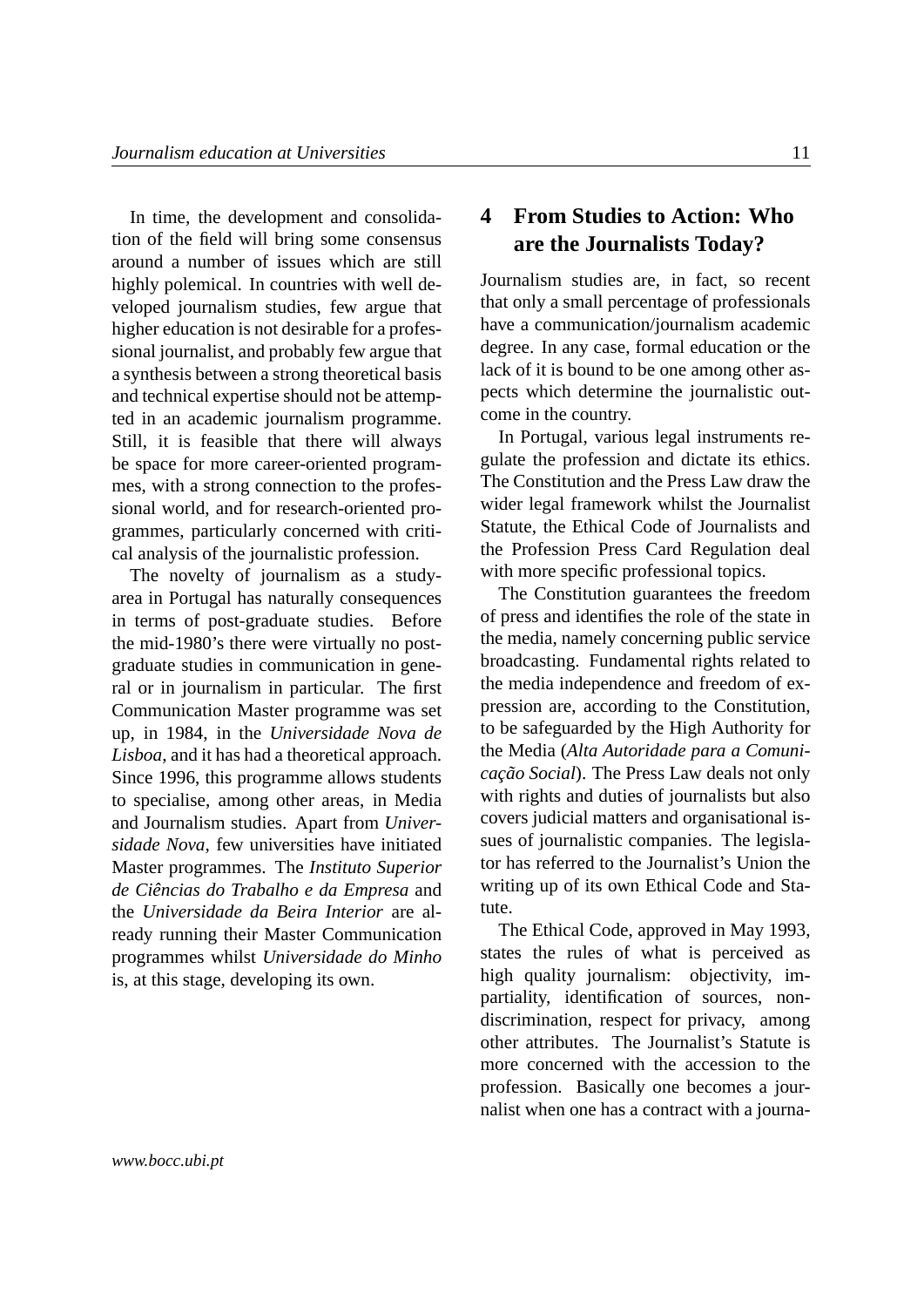listic company to perform journalistic tasks as his/hers main occupation. During the first two working years, the journalist is not considered to be a professional but a candidate to the profession. Apart from that, individuals older than 18 with high school education and no criminal record might become journalists. Professional journalists are identified as such by a Press Card. The Press Card is attributed by a special commission (*Comissão da Carteira Profissional de Jornalista)*. This commission is an independent public entity led by a magistrate.

Basically these legal tolls tell us who might become a journalist, in what circumstances, and what are their rights and duties. But they tell us very little about those who perform journalistic tasks in Portugal. As we have seen before, the media underwent dramatic changes after the mid-1980's and these changes have had direct consequences in the profession. Political/social stability and economic prosperity created the necessary conditions for a substantial increase in the quantity of publications and broadcasting stations. In this context, the number of professional journalists has expanded rapidly. According to Garcia, before the Revolution there were 700 journalists in the entire country. From 1975 to 1980 another 821 joined the profession. By 1990, there were 2374 and currently 3850 (1994:69).<sup>[13](#page-11-0)</sup>

The first attempt to characterise journalists as a group was developed by Oliveira (1988). More recent research (Garcia and Castro, 1993; Garcia, 1994; Garcia and Oliveira, 1994) has shown that most journalists work in the press (51,9%) whilst 13,8% work in the radio sector and 11,4% on TV. Journalism is also a profession exercised mainly in Lisbon. 50,7% of the professionals work in the capital which is not surprising considering that Lisbon is the locus of political power and considering the country's overall asymmetric development. Although it is now more frequent for women to become journalists, journalism is still a profession dominated by men. Three quarters of all professionals are male. In terms of ages, it can be said that mostly young people are now journalists (70,1% have less than 44 and 23,4% are younger then 30). These aspects suggests that journalism is in deep change. It has young blood and a stronger than ever female participation.

Although media companies are progressively recruiting journalists with academic background, no degree is actually required. Therefore, there is an enormous variety of both levels of formal education and types of degrees. Garcia and Oliveira (1994) study reveals that 8,8% of journalists have primary education (these journalists joined the profession before high school was required), 18% completed high school, 45,2% have either a technical degree or high education frequency (did not complete their university programmes). Only 27,9% have a first degree in any scientific area (most frequently in Social Sciences and Humanities). The high percentage of journalists who have not finished their academic programmes suggests that journalism has created working opportunities for those who were not satisfied with their academic choices. Up to now no research has been conducted to find out the percentage of journalists with specific journalistic training.

Traditionally, journalism has not been a

<span id="page-11-0"></span><sup>&</sup>lt;sup>13</sup>Updated figures are expected to come out in 1998.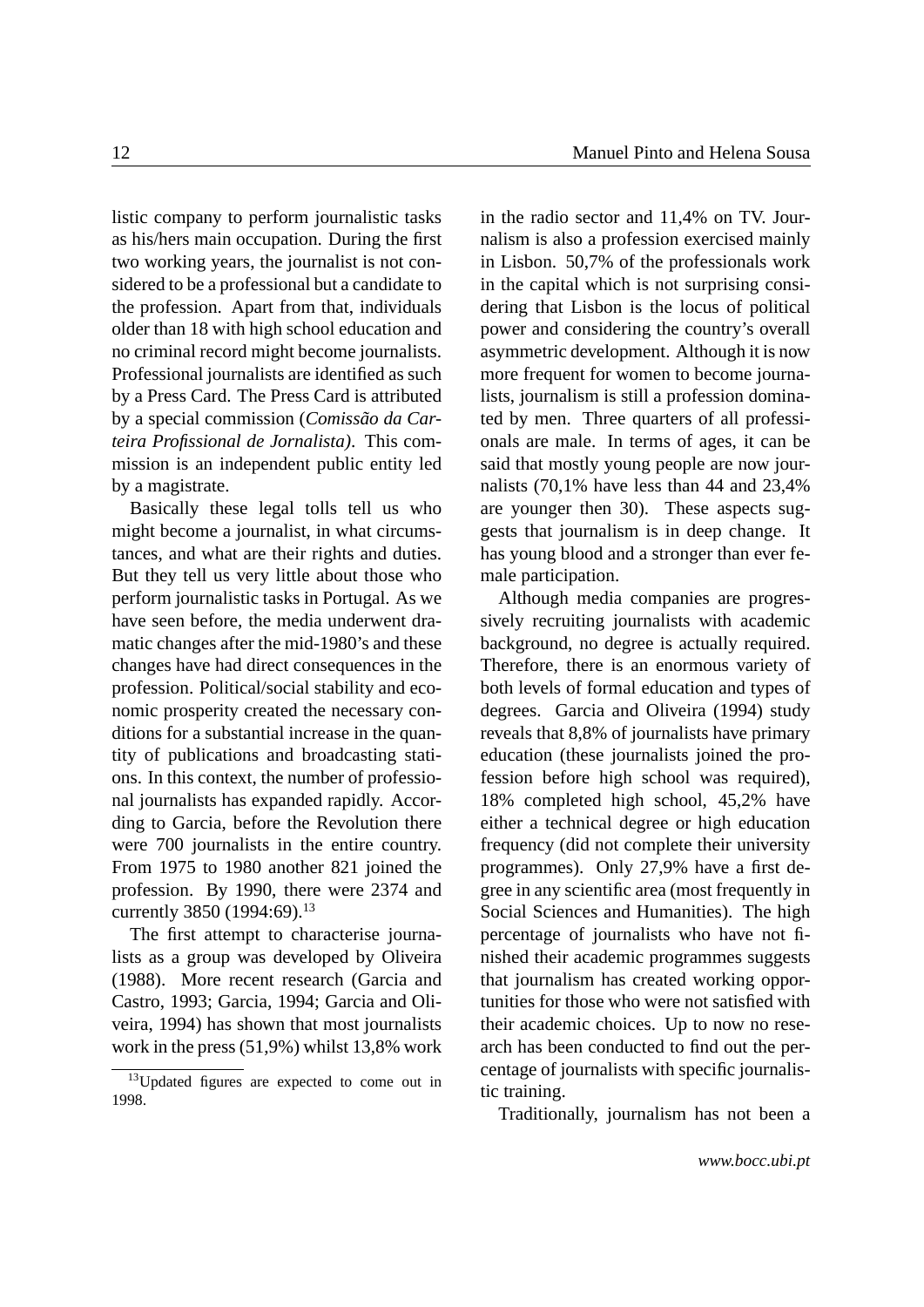prestigious profession. Censorship and the non-existence of specific academic qualifications, made it a low qualified and low paid profession. Although the situation has been steadily improving since the 1974 Revolution and particularly since the mid-1980's, journalism is still a poorly paid job. In terms of pay, Garcia and Oliveira (1994) study suggests that journalists are well below, for example, doctors and lawyers. The authors believe that journalists' income might be compared with those of nurses and accountants. This is probably one of the reasons why a quarter of professional journalists have taken a second job as, for instance, translators or teachers. Within the class, there are obviously well paid journalists, such as news editors or TV news presenters, but these are clearly a minority.

The political dictatorship has clearly shaped the relationship between political power and journalists for a long period of time. Once the government had complete control over media content, journalists ended up reproducing state views or printing/broadcasting innocuous news. With the implementation of democracy, the situation was bound to change but it took quite some time for most media to achieve relative editorial independence from the political establishment. In any case, and despite obvious progress, journalists still lack autonomy as a professional group and their relationship with policy-makers is frequently ambiguous.

## <span id="page-12-0"></span>**5 Conclusions**

For historical/political reasons, there is no tradition of journalism studies in Portugal. The authoritarian regime did not recognise any interest in developing journalistic tea-

ching and research. In these circumstances, the Journalists' Union efforts to train its members were all fruitless and only a few years after the revolution did the first academic programme in communication start. Basically, before the mid-1980's there were no professional journalists in Portugal with specific academic training.

In recent years, the number of communication programmes has increased enormously. The vast majority of them are not 'Journalism Studies' *per se*; journalism is rather taught as part of broader communication programmes. The study-area is still poorly defined mainly due to the novelty of communication/journalism as academic degrees. Most programmes have deficiencies in terms of human resources and technical infrastructures. It follows that research is obviously in its early stages and the number of scientific journals dealing with communications issues is indeed very restrict. It is therefore too early to think about communication and/or journalism as an autonomous scientific area or research field.

The newness of communications studies naturally has implications in the relationship between the journalistic profession and academia. A considerable number of professional journalists still view with suspicion higher education in their field and are great believers in 'training-on-the-job' whilst academia perceives professionals (in general) as inadequately prepared for the role their are supposed to play.

A second level of fissure exists within academia itself. On the one hand, universities tend to be sceptical about the quality of training in polytechnic schools. On the other hand, polytechnic schools generally believe university teaching is too theoretical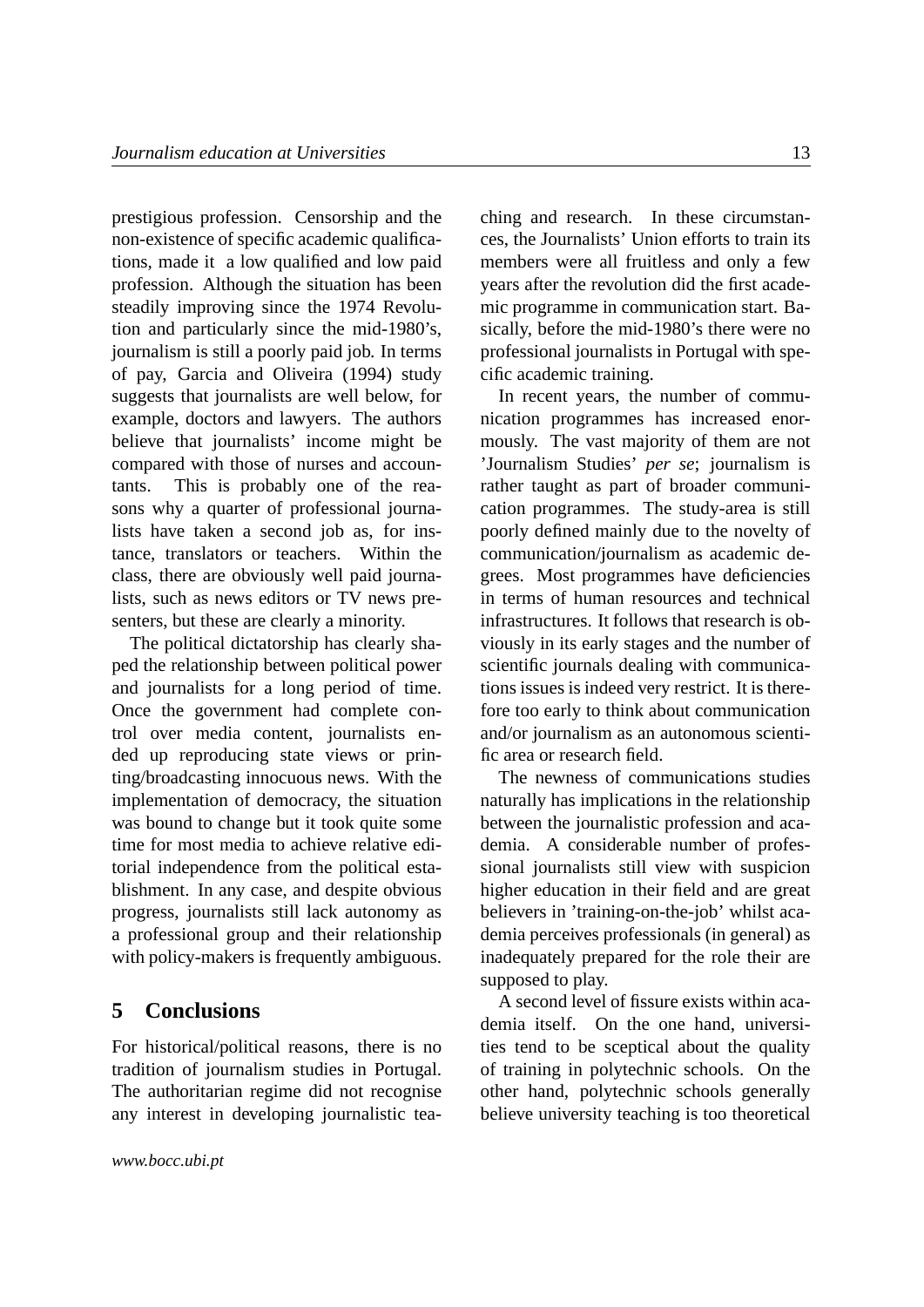and does not prepare students for the 'real world'. Implicit behind these splits, there are long-standing views about what is more valuable: some say 'theory', others say 'practice'. In the future, the development of the field should bring the debate to a more elaborate and intricate level of analysis.

As we have seen, journalism education in Portugal is recent and incipient. However, because media organisations and journalistic companies are undergoing enormous changes - which follow from economic and social transformations - attention should be given to new ways of thinking both the profession and work environment. The present ebullience of the discussions has an healthy semblance but it could also have some pernicious overtones: i.e. overlooking new technological developments or the increasingly multilayered nature of the work market. Rather than measuring the comparative advantages of practice and theory, academics and journalists should concentrate on the evolving nature of the media and their ever changing role in society.

#### <span id="page-13-0"></span>**6 Bibliography**

- Alta Autoridade para a Comunicação Social (1993) *O Pluralismo na Comunicação Social*. [Pluralism in the media]. Lisbon: Alta Autoridade para a Comunicação Social.
- Abreu, D. (1985) *Efeitos das Novas Tecnologias no Jornalismo Escrito e Audiovisual: Deontologia, Organização e Gestão* [The consequences of new technologies in the press and audiovisual journalism: Ethics, organisation and managment]. Communication presented

in the Conference 'Jornalismo no ano 2000', Lisbon.

- Agee, W.K. and N. Traquina (1987) *O Quarto Poder Frustrado: Os Meios de Comunicação Social no Portugal Pós-Revolucionário* [Frustrated fouth power: the media in post-revolutionary Portugal]. Lisbon: Vega.
- Alves, A. (1995) 'Communications Sciences in Portugal' in *The Future of Communication Sciences in Europe: National & Erasmus Reports*. Siena: Sigma European Universities' Network.
- Balsemão, F. P. (1971) *Informar ou Depender?* [To inform or to depend?]. Lisbon: Edições Ática.
- Barroso, A. (1995) *A Televisão que Temos* [The television we have]. Lisbon: Contexto.
- Bruneau T. C. and A. MacLeod (1986) *Politics in Contemporary Portugal. Parties and the Consolidation of Democracy*. Boulder: Lynne Rienner.
- Cádima, F.R. (1996) *Salazar, Caetano e a Televisão Portuguesa* [Salazar, Caetano and Portuguese Television]. Lisbon: Editorial Presença.
- Cádima, F.R. (1996) *O Fenómeno Televisivo* [The television phenomenon]. Lisbon: Círculo de Leitores.
- Carreira, H. Medina (1996a) 'A Educação' in Barreto, A. (ed.) *A Situação Social em Portugal, 1960-1995* [The social situation in Portugal, 1960-1995]. Lisbon: Instituto de Ciências Sociais.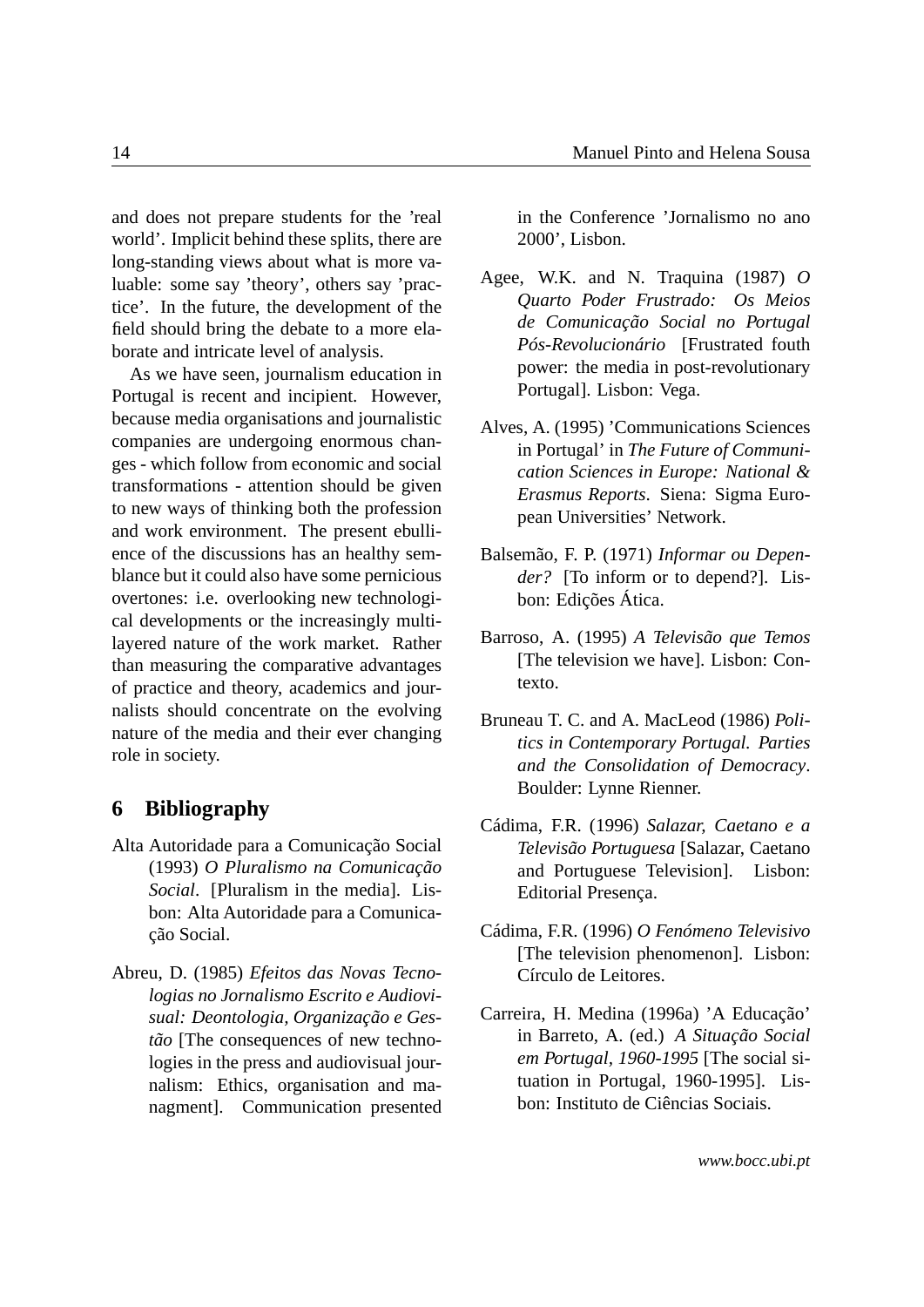- Carreira, H. Medina (1996b) 'O Estado e a Educação' [The state and the education system] in *Cadernos do Público*, n<sup>o</sup>7, Lisbon.
- Carvalho, A.A. (1986) *A Liberdade de Informação e o Conselho de Imprensa 1975- 1985* [Freedom of expression and the Press Council 1975-1985]. Lisbon: Direcção Geral da Comunicação Social.

*Código Deontológico dos Jornalistas Portugueses* [Portuguese Journalists' Ethical Code] (May 1993).

- Comissão de Reflexão sobre o Futuro da Televisão (1996) *Relatório Final* [Final report]. Lisbon.
- Comissão de Revisão do Contrato de Concessão do Serviço Público (1996) *Explanação das Razões que Justificam a Revisão do Contrato de Concessão Celebrado em 17.03.93 entre o Estado e a RTP* [Explanation of the reasons which justify the revision of the concession contract between the State and RTP celebrated in 17.03.93]. Lisbon.
- Correia, F. (1995a) *Contributo para o Estudo do Ensino de Jornalismo em Portugal* [Contribution to the study of Journalism in Portugal]. Lisbon (unpublished manuscript)
- Correia, F. (1995b) 'Os grandes grupos nos media portugueses' [ Big groups in the Portuguese media] in *Vértice*, 67, July-August.
- Correia, F. (1996) 'Os mass media da Igreja Católica' [Catholic Church media] in *Vértice* , 70, January-February.
- Costa, M. Silva (1983) 'Para quando um curso superior de jornalismo?' [For when a journalism degree?] in *Jornalismo*, n°41 December.
- Esteves, J. P. (1986) 'Comunicação Regional e Local em Portugal' [Local and Regional Communication in Portugal] in *Revista de Comunicação e Linguagens*, n<sup>o</sup>8.
- Esteves, J. P. (1996) *Ética, Moral e Comunicação: Uma Perspectiva Sociológica* [Ethics, Moral and Communication: A sociological perspective]. Paper delivered at the Arrábida Conference. Lisbon.
- França, E. e G.B. Marques (1982) 'O acesso à profissão de jornalista' [The access to journalism] in *Liberdade de Expressão, Expressão da Liberdade: Conclusões, Teses e Documentos do 1*<sup>o</sup> *Congresso dos Jornalistas Portugueses* [Freedom of expression, expression of freedom: Conclusions, thesis and documents of the 1st Congress of Portuguese Journalists]. Lisbon:Secretariado da Comissão Executiva.
- Franco, G. (1993) *A Censura à Imprensa 1820-1974* [Press censorship 1820- 1974]. Lisbon: Imprensa Casa Nacional da Moeda.
- Franco, G. (1982) 'Jornalismo 'new-look': sobre a necessidade de ensino do jornalismo' [New look journalism: about the need of journalism education] in*Liberdade de Expressão, Expressão da Liberdade: Conclusões, Teses e Documentos do 1*<sup>o</sup> *Congresso dos Jornalistas Portugueses*. Lisbon:Secretariado da Comissão Executiva.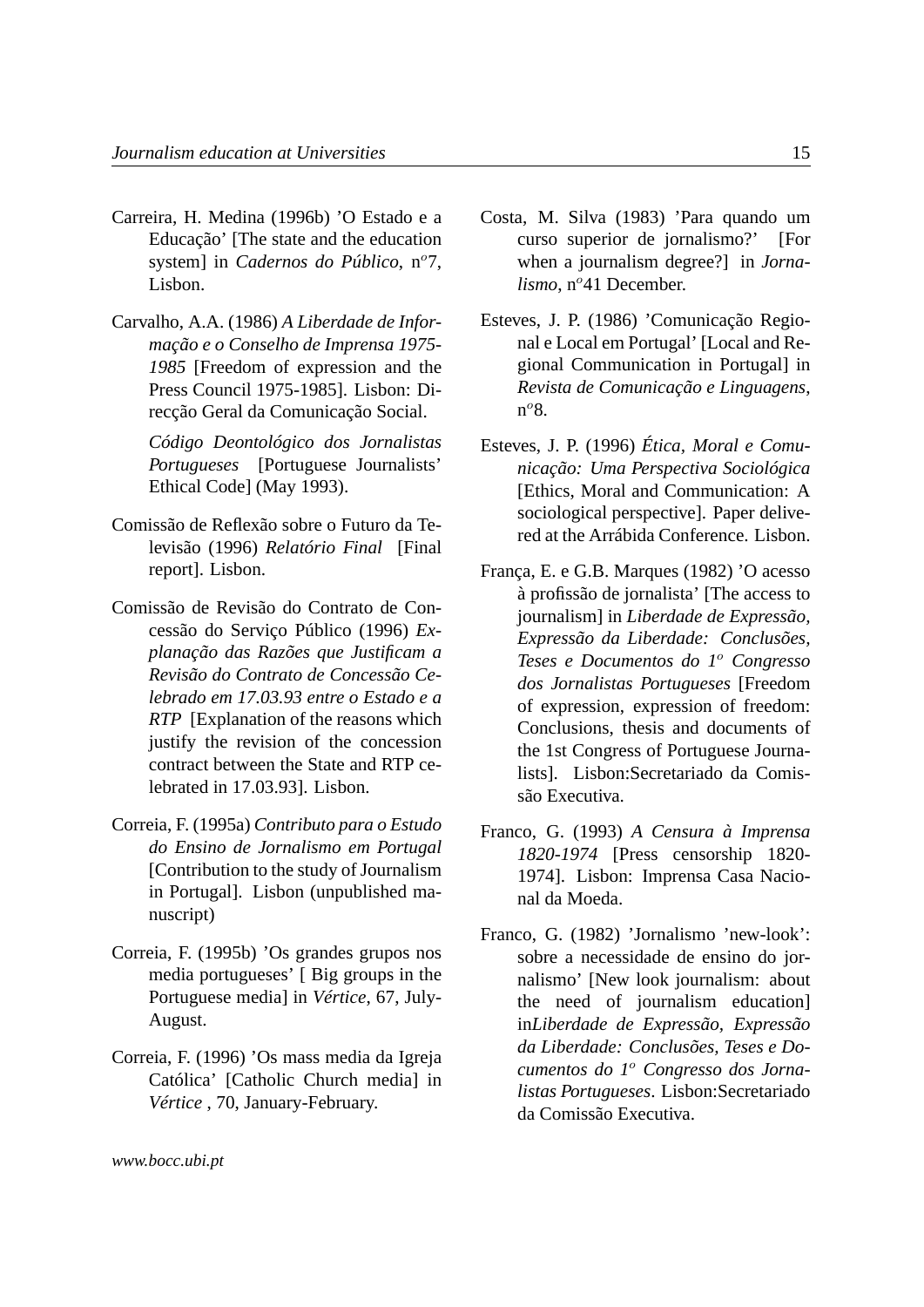- Garcia, L. and J. Castro (1993) 'Os Jornalistas portugueses, Da recomposição social aos processos de legitimação social' [Portuguese Journalism, From social recomposition to social legitimation] in *Sociologia - Problemas e Prá* $ticas \cdot n^{\circ}13$ .
- Garcia, L. (1994) 'Principais tendências de evolução do universo dos jornalistas portugueses' [Main tendencies in the Portuguese journalists' world] in *Vertice* 60, May-June.
- Garcia, L. (1995) 'Os jornalistas portugueses enquanto actores do espaço público medietizado: legitimidade, poder e interpretação' [The Portuguese journalists as public space actors: legitimacy, power and interpretation] in *Revista de Comunicação e Linguagens*, nº 21-22.
- Garcia, L. and P. Oliveira (1994) *Jornalista Português, O que é?* [What is a Portuguese journalist?]. Lisbon: Sindicato dos Jornalistas.
- Marcos L.H. (1986) 'Formação Profissional: começo e futuro' [Professional education: beginning and future] in *Conclusões, Teses e Documentos do 2*<sup>o</sup> *Congresso dos Jornalistas Portugueses*. Lisbon:Secretariado da Comissão Executiva.
- Mesquita, M. (1987) 'Tendências do Jornalismo Português' [Trends in Portuguese journalism] in *Cadernos de Jornalismo*, 4.
- Mesquita, M. (1988) 'Estratégias liberais e dirigistas na Comunicação Social de 1974-1975, da Comissão Ad Hoc à Lei

de Imprensa' [Liberal and dirigist strategies in the media in 1974-1975, from the Ad hoc committee to the Press Law] in *Comunicação e Linguagens*, n<sup>o</sup>8, December.

- Mesquita et al. (1994) 'Os Meios de Comunicação Social' [The media] in António Reis (ed.) *Portugal, 20 Anos de Democracia* [Portugal, 20 years of Democracy]. Lisbon: Círculo de Leitores.
- Mesquita, M. (1995a, 5 January) 'Comunicação e Jornalismo (I): milagre da multiplicação dos cursos' [ Communication and Journalism: the miracle of degrees' multiplication] in *Diário de Notícias*.
- Mesquita, M. (1995b, 13 January) 'Comunicação e Jornalismo (II): o admirável mundo novo' [Communication and Journalism: the admirable new world] in *Diário de Notícias*.
- Mesquita, M. (1995c) 'Tendências da comunicação política' [Trends in political communication] in *Revista de Comunicação e Linguagens*, 21-22.
- Mesquita, M. (1995d) *L'enseignement du Journalism au Portugal: le miracle de la multiplication des cours* [Journalism education: the miracle of degrees' multiplication] . Paper presented at the Sigma/Communication Sciences Meeting at Siena University, 22-23 September, 1995.
- Moreira, V. (1994) *O Direito de Resposta na Comunicação Social* [Right to reply in the media]. Coimbra: Coimbra Editora.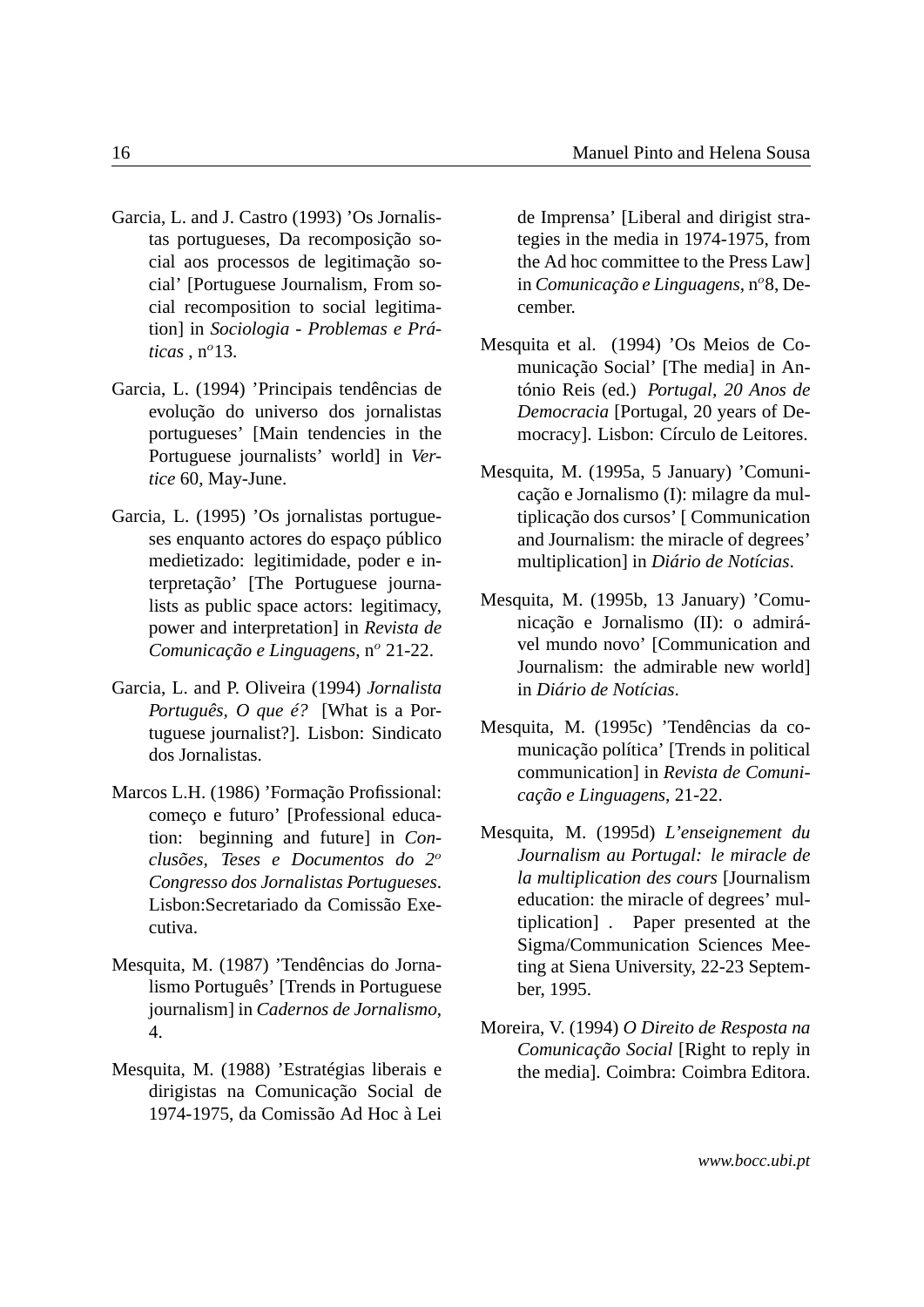- Mota, A. (1987) 'Cursos em discurso' [Superior education programmes in discourse] in *Cadernos de Jornalismo*, 4.
- Nobre-Correia, J.M. (1996) *A Cidade dos Media* [Media city]. Porto: Campo das letras.
- Oliveira, P. (1988) 'Elementos para uma Sociologia dos jornalistas portugueses' [Elements for a sociological perspective of Portuguese journalists] in *Revista de Comunicsação e Linguagens*, nº8, December 1988.
- Oliveira, P. (1992) 'A integração Europeia e os meios de comunicação social' [European integration and the media] in *Análise Social*, XXVII, nº118-119.
- Oliveira, P. (1994) 'Portugal: un lent cheminement vers l'Europe' in *Médias Pouvoir*, n°36.
- Oliveira, P. (1995) 'Comunicação Social: verso e reverso do país real e imaginário' [The media: Verse and reverse of the real and imaginary country] in Ferreira, E. and H. Rato (eds.) *Portugal Hoje* [Portugal today]. Lisbon: Instituto Nacional de Administração.
- Optenhögel, U. (1986) 'Portugal' in Hans J. Kleinsteuber et al. (eds.) *Electronic Media and Politics in Western Europe*. Frankfurt, Campus Verlag.
- Peixe, J.M. and P. Fernandes (1997) *A Lei de Imprensa Comentada e Anotada* [The Press Law commented and annotated]. Coimbra: Almedina.
- Pinto, M. (1986a) 'Reflexões em torno da 'apologia da tarimba"[Reflections

about the apology of 'Training-on-the-Job'] in *Cadernos de Jornalismo*,  $n^a$ 2.

- Pinto, M. (1986b)'A deontologia e a formação profissional' [Deontology and professional education] in *Conclusões, Teses e Documentos do 2*<sup>o</sup> *Congresso dos Jornalistas Portugueses*. Lisbon:Secretariado da Comissão Executiva.
- Rebelo, J. (1993) 'No primeiro aniversário da televisão privada em Portugal' [In the first aniversary of private television in Portugal] in *Análise Social*, XXVIII (122).
- Rodrigues, A.D. (1985) *Princípios para um projecto de Formação de Jornalistas em Portugal* [Principles for a journalism education project in Portugal]. Paper delivered to the 'Jornalismo no ano 2000' Seminar, Lisbon.
- Rodrigues, A.D. (1996) *Algumas Questões da Ética da Informação* [Some questions about Information ethics]. Paper delivered at the Arrábida Conference.
- Rodrigues, A.D. and B. Miranda (1989) 'La sociologie de la communication au Portugal' in *Sociétés*, n°22.
- Rodrigues, J.C. (1989) 'O Acesso à profissão de jornalista' [Access to journalism] in *Conclusões, Teses e Documentos do 2*<sup>o</sup> *Congresso dos Jornalistas Portugueses*. Lisbon:Secretariado da Comissão Executiva.
- Salazar, O. (1945) *Discursos* [Speeches], Vol.II, Coimbra, Coimbra Editora.